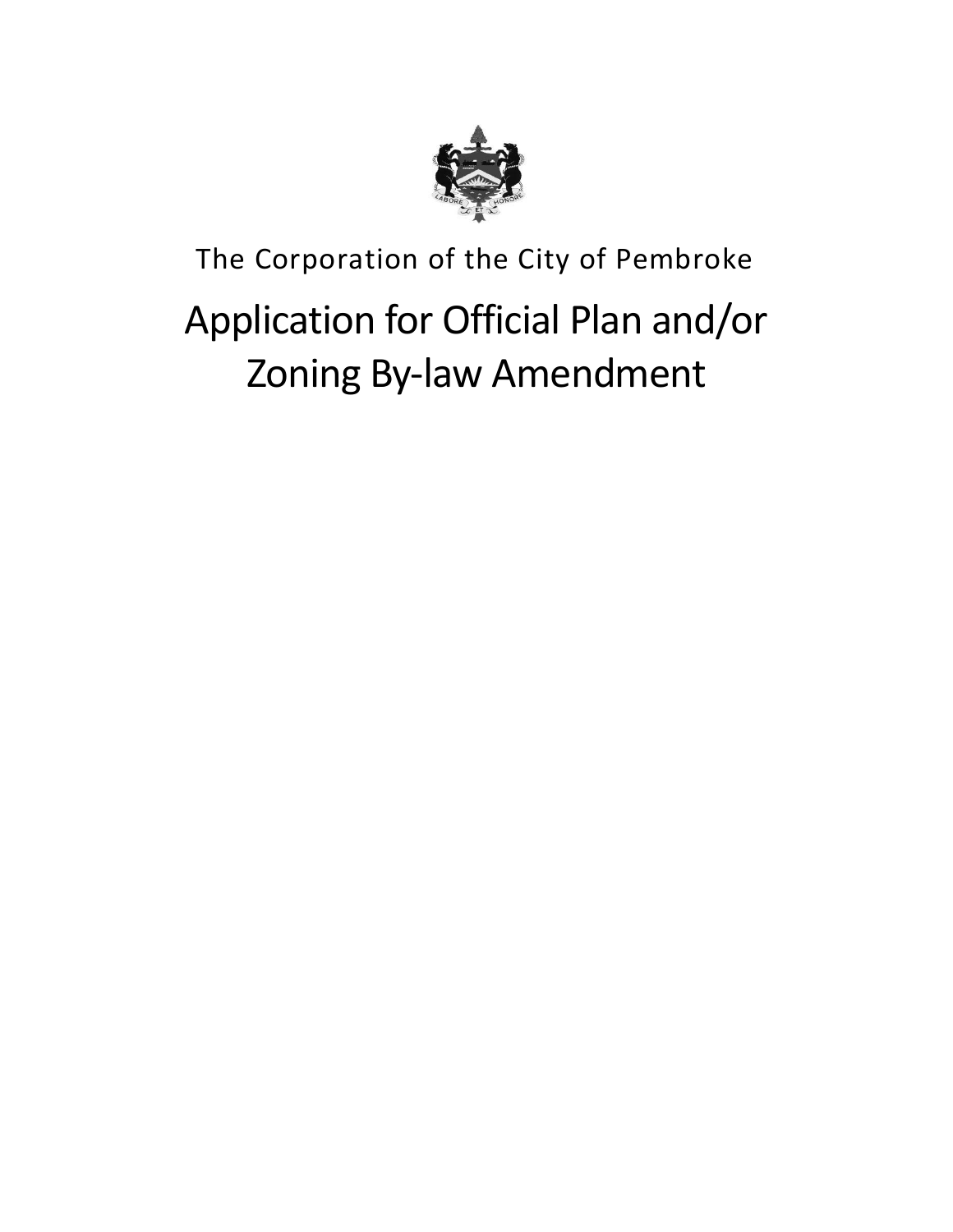### Application Guidelines

### **Introduction**

The submission of an application to the municipality to amend the Official Plan or Zoning By-law is provided for in the Ontario Planning Act. As such, this form must be completed and accompanied with the required fee prior to consideration by Council. The purpose of these Guidelines is to assist persons in completing the application to amend the Official Plan or Zoning By-law.

### **Application Fee**

Each application must be accompanied by the application fee in the form of a cheque payable to the Corporation of the City of Pembroke. This fee is used to pay all planning and other anticipated administrative costs with respect to the processing of the application.

**Zoning By-law Amendment**  $$750.00 + $97.50$  HST = \$847.50

**Official Plan Amendment** \$900.00 + \$117.00 HST = \$1017.00

**Zoning By-law and Official Plan Amendment for same property**  $$1200.00 + $156.00$  HST = \$1356.00

### **Authorization**

If the applicant (agent or solicitor) is not the owner of the subject land, a written statement by the owner must accompany the application which authorizes the applicant to act on behalf of the owner as it relates to the subject application (See Section H).

### **Drawing**

All applications for an Official Plan and/or Zoning By-law Amendment must include an accurate to-scale drawing, preferably prepared by a qualified professional, showing the items listed below.

### **Supporting Information**

Please bear in mind that additional information may be required by the municipality or local and provincial agencies in order to evaluate the proposed amendment. This information is often a requirement of the local Official Plan, provincial policies and/or applicable regulations. The required information may include studies or reports to deal with such matters as environmental impacts, traffic, water supply, sewage disposal and storm water management.

In addition, the applicant may be required to submit a more detailed site plan, under site plan control, prepared by a qualified professional and showing the proposed development including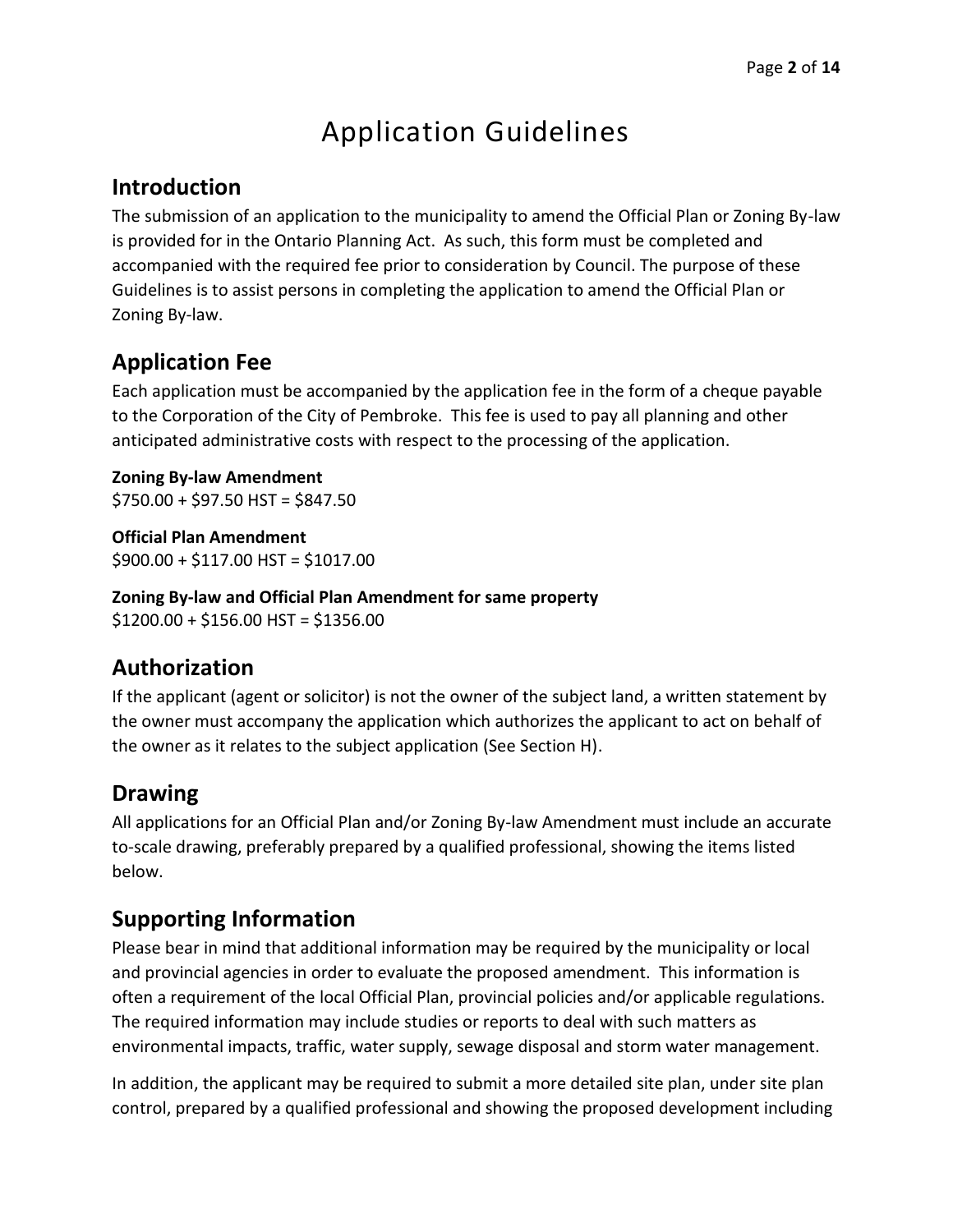all new buildings and structures, parking areas, landscaping and other site information as required by the municipality.

The Schedule to Ontario Regulation 543/06, as amended, outlines prescribed information for an Official Plan amendment. The Schedule to Ontario Regulation 545/06, as amended, outlines prescribed information for a Zoning By-law Amendment. Sections 22(5) and 34(10.2) of the Planning Act enable a Council to require "other information or material" that it considers necessary.

### **Approval Process**

After the submission of an application, the Planning Department will determine if the application is complete, including whether all of the information prescribed by the Ontario Regulation(s), and the required fee, have been provided. If the application is complete, the Planning Department will deem the application to be received. The applicant/owner will be notified whether the application has been received or whether more information is required.

Upon receipt of a complete application; the required fee; and such other information as may be required, the application will be processed. The applicant will be requested to attend various meetings, including two public meetings, to present the proposal. The applicant will be provided notice of any decision made by Council concerning the application. Zoning and Official Plan amendments require approval by Council.

Please be advised that the Planning Act provides for appeal procedures in respect of Official Plan and Zoning By-law amendments.

### **Further Information**

For further information, contact:

Colleen Sauriol, Manager of Planning, Building, and By-law Enforcement The Corporation of the City of Pembroke 1 Pembroke Street East Pembroke, ON K8A 3J5 Phone: 613-735-6821 x1301 Fax: 613-735-3660 Email: [csauriol@pembroke.ca](mailto:csauriol@pembroke.ca) Hours: 8:00 a.m. until 4:00 p.m. Website: [www.pembroke.ca](http://www.pembroke.ca)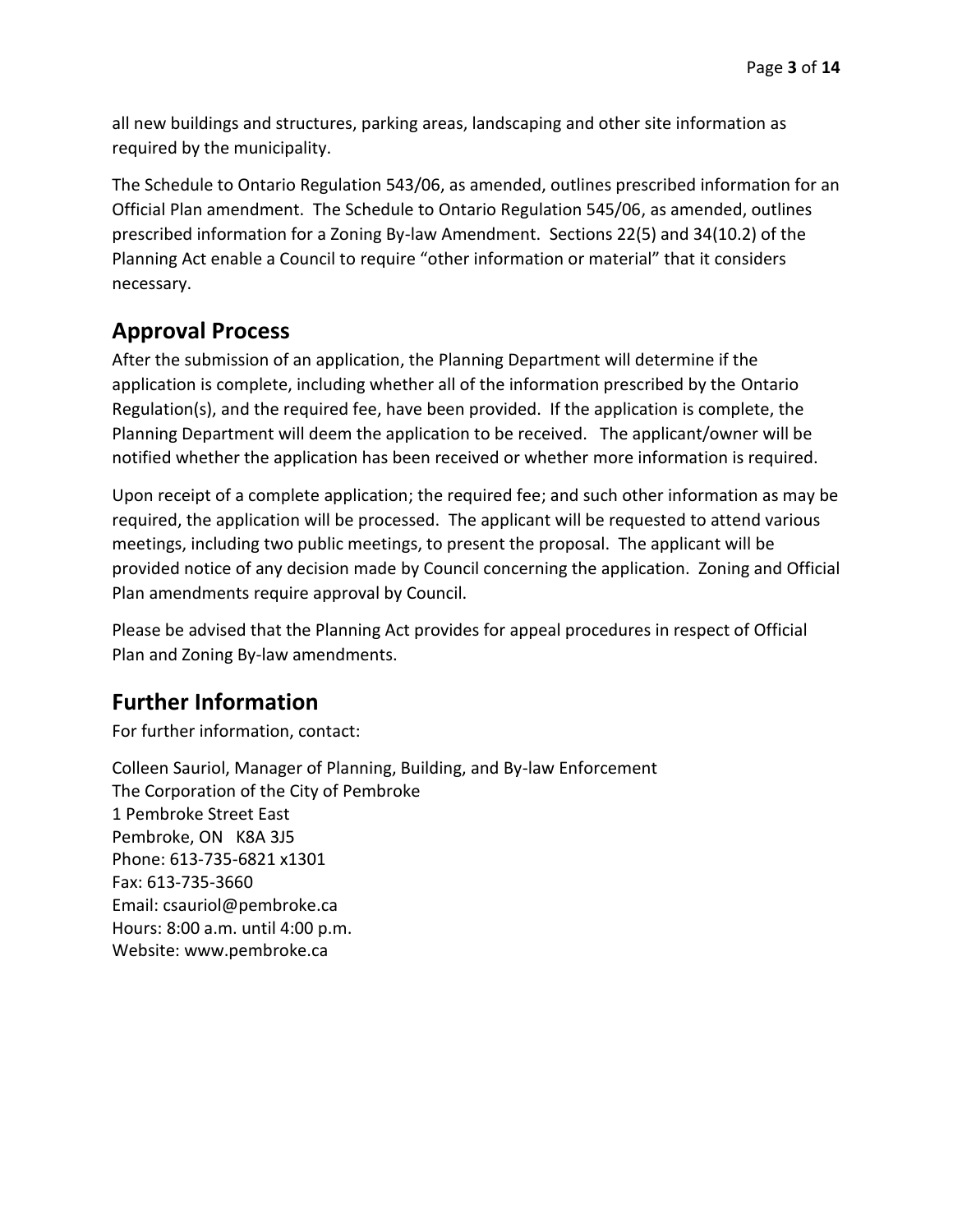### Letter of Application

| To Whom It May Concern:                                                  |                    |
|--------------------------------------------------------------------------|--------------------|
| I, [applicant first and last name]                                       | have made, on      |
| the [date]<br>of [month]                                                 | an application for |
| consideration of an Amendment to the Official Plan and/or Zoning By-law. |                    |

I understand that any amendment which City Council enacts in response to my application may be subject to the approval of the Local Planning Appeal Tribunal. My signature affixed hereto is evidence of my support of any amendment which the City may enact in response to my application.

Should the Local Planning Appeal Tribunal deem it expedient to convene a public hearing to inquire into the merits of this application, or to hear any objections which may be made to the approval of this application, I hereby undertake that I, or my agent, will attend any such hearing to support the application.

Should the Corporation of the City of Pembroke be held liable for any costs as a result of its actions in support of my application I hereby indemnify the City against any such liability.

Signed at the City of Pembroke, County of Renfrew, Province of Ontario, this **[date]** \_\_\_\_\_\_ day

of **[month]** \_\_\_\_\_\_\_\_\_\_\_\_\_\_\_\_\_\_\_\_, **[year]** \_\_\_\_\_\_\_\_\_\_.

\_\_\_\_\_\_\_\_\_\_\_\_\_\_\_\_\_\_\_\_\_\_\_\_\_\_\_\_\_\_\_\_\_\_\_\_\_\_\_

Applicant/Agent Signature

| <b>OFFICE USE ONLY</b><br>Application submitted to municipality on:<br>$\bullet$                   |                 |
|----------------------------------------------------------------------------------------------------|-----------------|
| Complete application and fee of $\frac{1}{2}$<br>$\bullet$<br>Corporation of the City of Pembroke. | received by the |
| Signature of Municipal Employee                                                                    | Date            |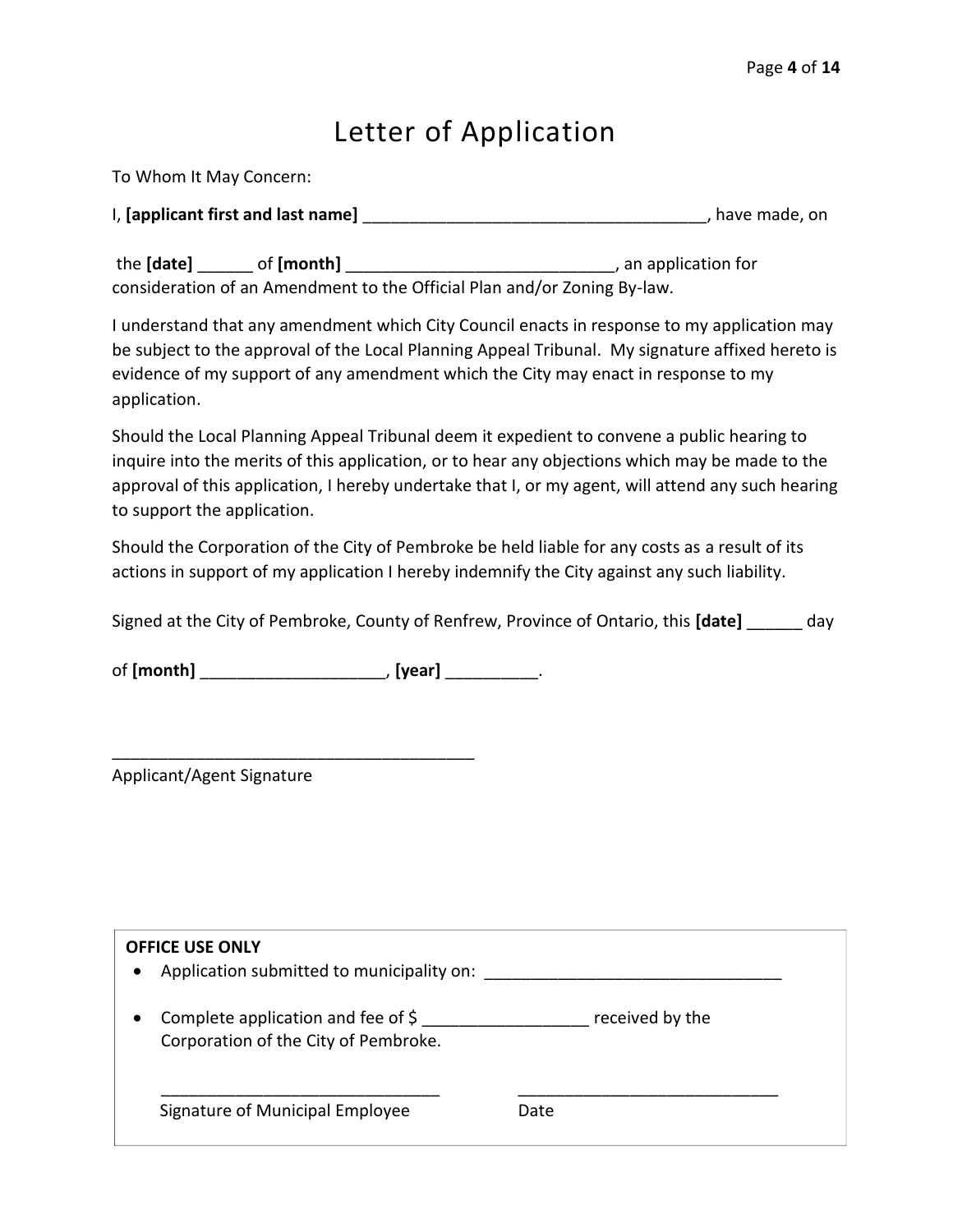## Application for Official Plan and/or Zoning By-law Amendment

**Under Section 22 of The Planning Act and Ontario Regulation 543/06, as amended, and/or Section 34 of The Planning Act and Ontario Regulation 545/06, as amended**

**Approval Authority: City of Pembroke City Council, 1 Pembroke Street East, Pembroke, ON, K8A 3J5**

## **A. General Information** 1. Type of Amendment: ☐ Official Plan ☐ Zoning By-law ☐ Both 2. Owner, Applicant, Solicitor Information a) Name of Applicant: **Alternation** Address: \_\_\_\_\_\_\_\_\_\_\_\_\_\_\_\_\_\_\_\_\_\_\_\_\_\_\_\_\_\_\_\_\_\_\_\_\_\_\_\_ Postal Code: \_\_\_\_\_\_\_\_\_ Home Phone: \_\_\_\_\_\_\_\_\_\_\_\_\_\_\_\_\_\_\_\_\_ Business Phone: \_\_\_\_\_\_\_\_\_\_\_\_\_\_\_\_\_\_\_\_\_ Email: Email: Email: Email: Email: Email: Email: Exception of the Second Library of the Second Library of the Second Library of the Second Library of the Second Library of the Second Library of the Second Library of the Se b) Is the applicant the registered owner of the land in question?  $\Box$  Yes  $\Box$  No Name(s) of Owner(s): Address: extending the state of the state of the Postal Code:  $P$ ostal Code:  $P$ Home Phone: \_\_\_\_\_\_\_\_\_\_\_\_\_\_\_\_\_\_\_\_\_ Business Phone: \_\_\_\_\_\_\_\_\_\_\_\_\_\_\_\_\_\_\_\_\_ Email: Email: Email: Email: Email: Email: Email: Exception of the Second Library of the Second Library of the Second Library of the Second Library of the Second Library of the Second Library of the Second Library of the Se c) Solicitor's Name (if applicable): \_\_\_\_\_\_\_\_\_\_\_\_\_\_\_\_\_\_\_\_\_\_\_\_\_\_\_\_\_\_\_\_\_\_\_\_\_\_\_\_\_\_\_ Address: etc. and the contract of the contract of the Postal Code:  $\blacksquare$ Home Phone: \_\_\_\_\_\_\_\_\_\_\_\_\_\_\_\_\_\_\_\_\_ Business Phone: \_\_\_\_\_\_\_\_\_\_\_\_\_\_\_\_\_\_\_\_\_ Email: \_\_\_\_\_\_\_\_\_\_\_\_\_\_\_\_\_\_\_\_\_\_\_\_\_\_\_\_\_\_\_\_\_\_\_\_\_ Fax: \_\_\_\_\_\_\_\_\_\_\_\_\_\_\_\_\_\_\_\_\_ d) To whom should correspondence be sent? ☐ Owner ☐ Applicant ☐ Solicitor ☐ Authorized Agent ☐ All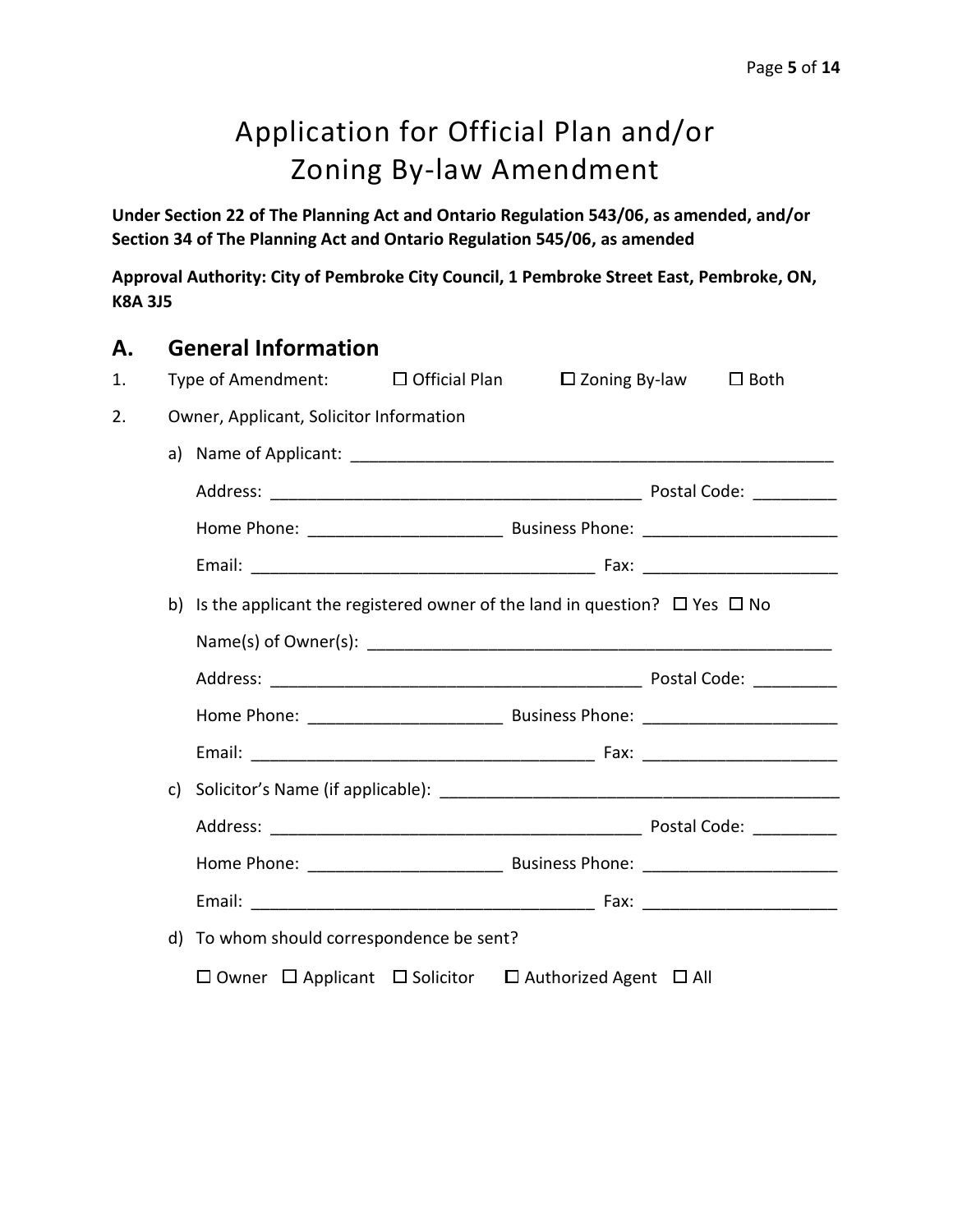e) If known, provide the names and addresses of the holders of any mortgages, charges, or other encumbrances in respect of the subject land.

| 3. |    | Description and Approximate Area of the Subject Land                                                                                                                                                                          |  |
|----|----|-------------------------------------------------------------------------------------------------------------------------------------------------------------------------------------------------------------------------------|--|
|    |    |                                                                                                                                                                                                                               |  |
|    |    |                                                                                                                                                                                                                               |  |
|    | c) |                                                                                                                                                                                                                               |  |
|    |    | d) Concession: _____                                                                                                                                                                                                          |  |
|    |    | $e)$ Lot: ________                                                                                                                                                                                                            |  |
|    | f  | Lot Dimensions                                                                                                                                                                                                                |  |
|    |    | i) Lot Depth: _____ metres/_____ feet                                                                                                                                                                                         |  |
|    |    | ii) Lot Frontage: _____ metres/_____ feet                                                                                                                                                                                     |  |
|    |    | iii) Lot Area: ______ square metres/_____ square feet                                                                                                                                                                         |  |
| 4. |    | <b>Current Planning Status</b>                                                                                                                                                                                                |  |
|    |    | a) Official Plan Designation: The Contract of the Contract of the Contract of the Contract of the Contract of the Contract of the Contract of the Contract of the Contract of the Contract of the Contract of the Contract of |  |
|    |    | b) How does the application conform with the Official Plan?                                                                                                                                                                   |  |
|    |    |                                                                                                                                                                                                                               |  |
|    |    |                                                                                                                                                                                                                               |  |
|    |    |                                                                                                                                                                                                                               |  |
|    |    |                                                                                                                                                                                                                               |  |
|    |    |                                                                                                                                                                                                                               |  |
|    |    |                                                                                                                                                                                                                               |  |

c) Zoning: \_\_\_\_\_\_\_\_\_\_\_\_\_\_\_\_\_\_\_\_\_\_\_\_\_\_\_\_\_\_\_\_\_\_\_\_\_\_\_\_\_\_\_\_\_\_\_\_\_\_\_\_\_\_\_\_\_\_\_\_\_\_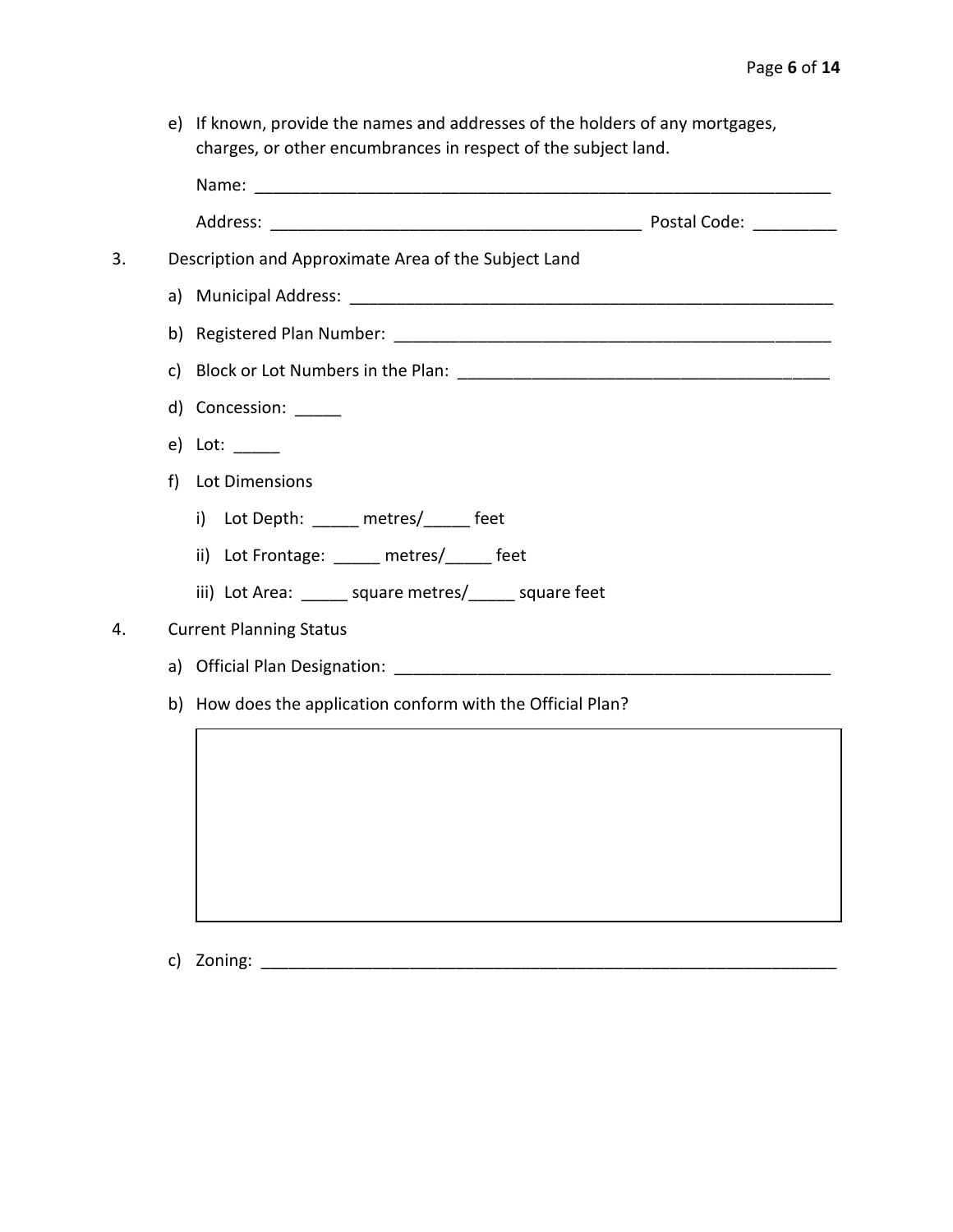### **B. Official Plan Amendment**

**Proceed to Part C if an Official Plan Amendment is not required.**

- 5. Name of Official Plan to be amended:
- 6. List land uses that are permitted by the current Official Plan designation:
- 7. Does the proposed Official Plan Amendment do any of the following?
	- a) Change a policy in the Official Plan  $\Box$  Yes  $\Box$  No
	- b) Replace a policy in the Official Plan  $\Box$  Yes  $\Box$  No
	- c) Delete a policy from the Official Plan  $\Box$  Yes  $\Box$  No
	- d) Add a policy to the Official Plan  $\Box$  Yes  $\Box$  No
	- e) Change or replace a designation in the Official Plan  $\Box$  Yes  $\Box$  No
- 8. If applicable, provide the following information:
	- a) Section number(s) of policy to be changed, replaced or deleted:
	- b) Purpose of the proposed amendment, if a policy is to be changed, replaced, deleted or added:

\_\_\_\_\_\_\_\_\_\_\_\_\_\_\_\_\_\_\_\_\_\_\_\_\_\_\_\_\_\_\_\_\_\_\_\_\_\_\_\_\_\_\_\_\_\_\_\_\_\_\_\_\_\_\_\_\_\_\_\_\_\_\_\_\_\_\_\_\_

\_\_\_\_\_\_\_\_\_\_\_\_\_\_\_\_\_\_\_\_\_\_\_\_\_\_\_\_\_\_\_\_\_\_\_\_\_\_\_\_\_\_\_\_\_\_\_\_\_\_\_\_\_\_\_\_\_\_\_\_\_\_\_\_\_\_\_\_\_

\_\_\_\_\_\_\_\_\_\_\_\_\_\_\_\_\_\_\_\_\_\_\_\_\_\_\_\_\_\_\_\_\_\_\_\_\_\_\_\_\_\_\_\_\_\_\_\_\_\_\_\_\_\_\_\_\_\_\_\_\_\_\_\_\_\_\_\_\_

\_\_\_\_\_\_\_\_\_\_\_\_\_\_\_\_\_\_\_\_\_\_\_\_\_\_\_\_\_\_\_\_\_\_\_\_\_\_\_\_\_\_\_\_\_\_\_\_\_\_\_\_\_\_\_\_\_\_\_\_\_\_\_\_\_\_\_\_\_\_\_\_

- c) Designation to be changed or replaced:
- d) Attach the text of proposed amendment on a separate page if a policy is being changed, replaced, deleted or added.
- e) Attach the proposed schedule (map) and the accompanying text if the proposed amendment changes or replaces a schedule (map).

\_\_\_\_\_\_\_\_\_\_\_\_\_\_\_\_\_\_\_\_\_\_\_\_\_\_\_\_\_\_\_\_\_\_\_\_\_\_\_\_\_\_\_\_\_\_\_\_\_\_\_\_\_\_\_\_\_\_\_\_\_\_\_\_\_\_\_\_\_\_\_\_

9. List land uses that would be permitted by the proposed amendment:

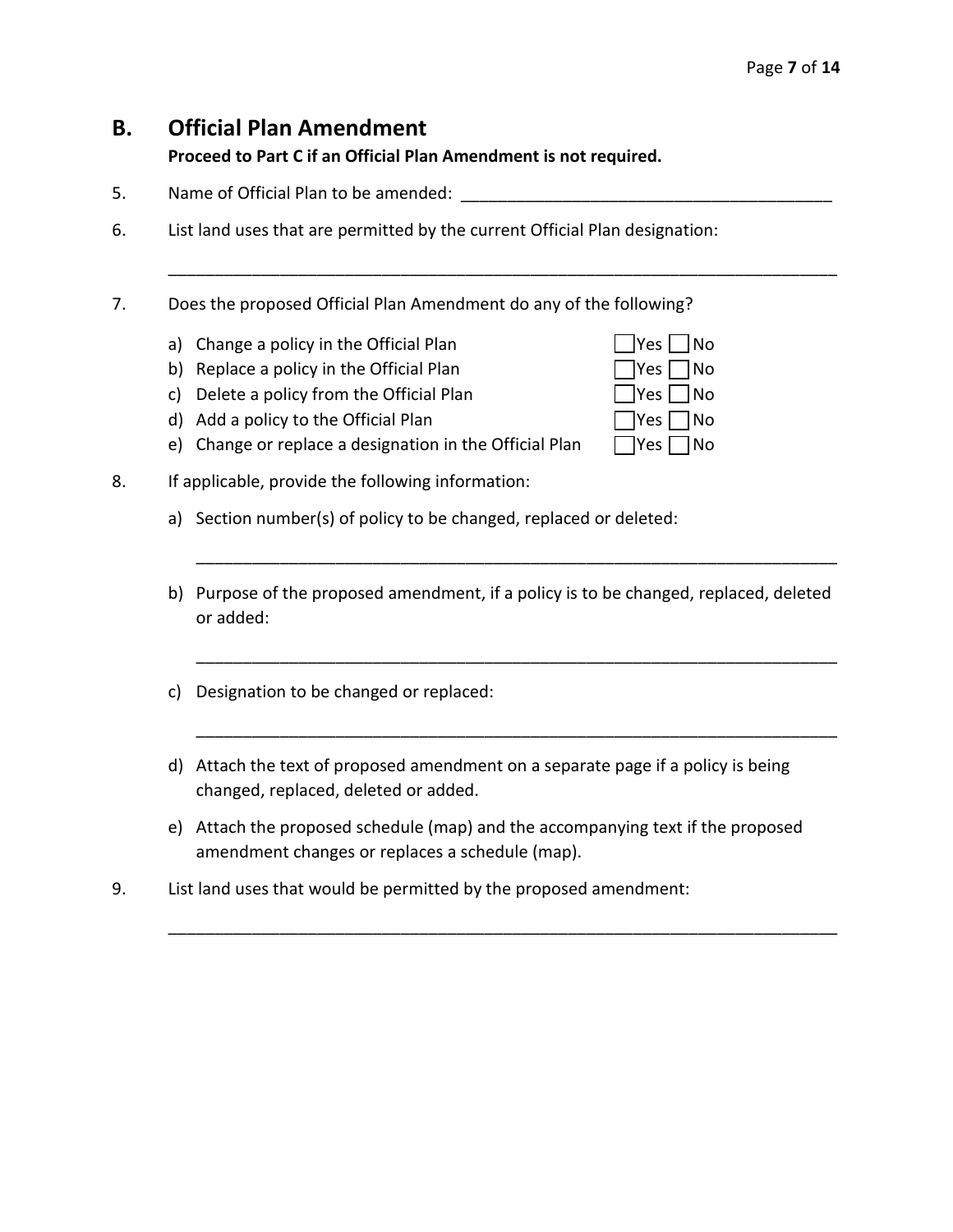### **C. Zoning By-law Amendment**

**Proceed to Part D if a Zoning By-law Amendment is not proposed.**

- 10. Zoning being requested:
- 11. What is the reason the rezoning is being requested?
- 12. Is the subject land within an area where zoning with conditions may apply?

 $\Box$  Yes  $\Box$  No

If Yes, explain how the application conforms to the official plan policies relating to zoning with conditions:

\_\_\_\_\_\_\_\_\_\_\_\_\_\_\_\_\_\_\_\_\_\_\_\_\_\_\_\_\_\_\_\_\_\_\_\_\_\_\_\_\_\_\_\_\_\_\_\_\_\_\_\_\_\_\_\_\_\_\_\_\_\_\_\_\_\_\_\_\_\_\_\_

- 13. Check the boxes that apply. The application is intended to:
	- a)  $\Box$  Implement an alteration to the boundary of an area of settlement
	- b)  $\Box$  Implement a new area of settlement
	- c) Remove land from an area of employment
- 14. Check and list the most appropriate types and names of the roads providing access to the subject land:

| a) Provincial highway                                                                                                                                                                                   |
|---------------------------------------------------------------------------------------------------------------------------------------------------------------------------------------------------------|
| b) $\Box$ Municipal road maintained all year $\Box$                                                                                                                                                     |
|                                                                                                                                                                                                         |
|                                                                                                                                                                                                         |
| e) $\Box$ Water access (If applicable, describe the parking and docking facilities to be used<br>and the approximate distance of these facilities from the subject land to the nearest<br>public road.) |

\_\_\_\_\_\_\_\_\_\_\_\_\_\_\_\_\_\_\_\_\_\_\_\_\_\_\_\_\_\_\_\_\_\_\_\_\_\_\_\_\_\_\_\_\_\_\_\_\_\_\_\_\_\_\_\_\_\_\_\_\_\_\_\_\_\_\_\_\_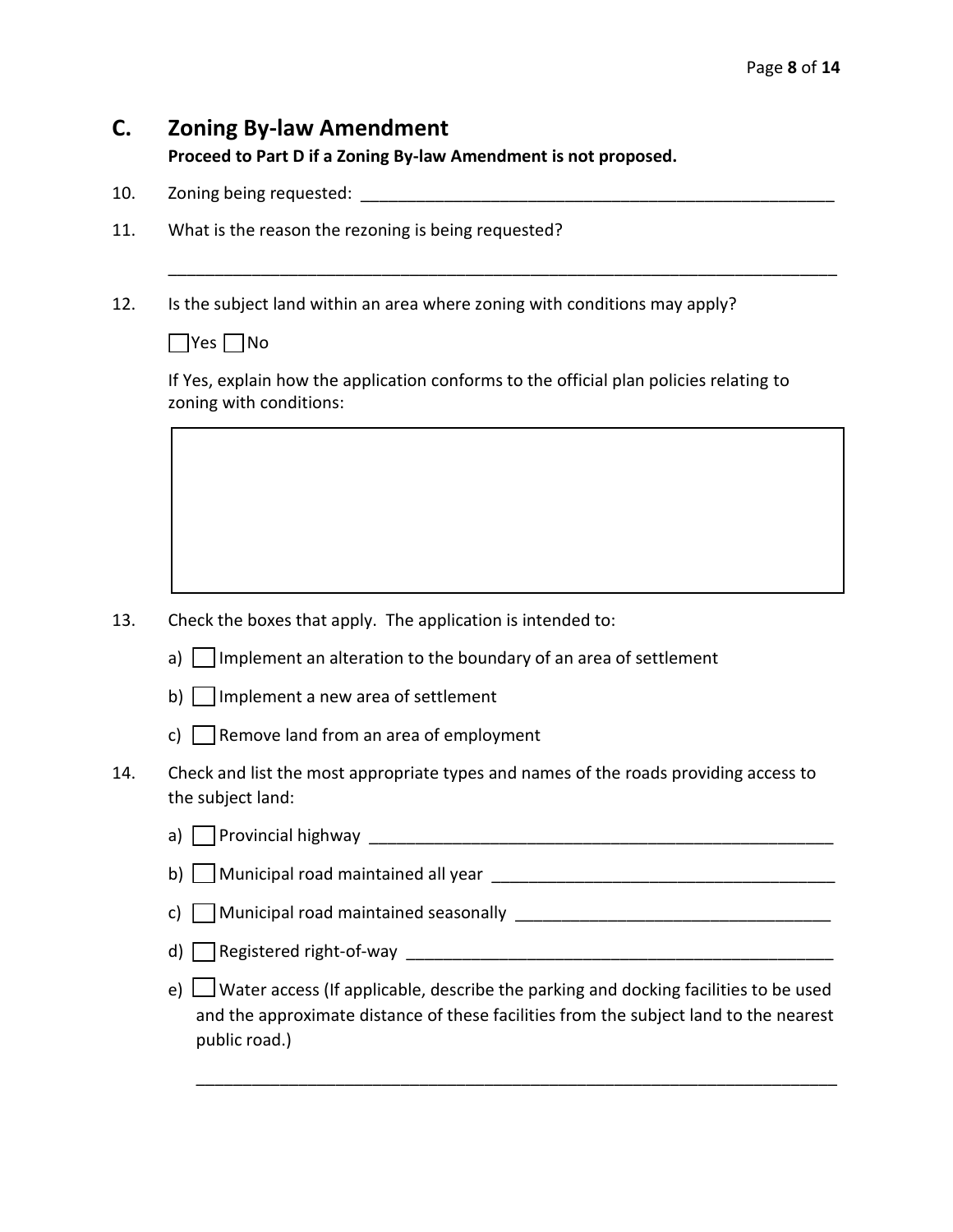15. What are the existing uses of the subject land and, if known, how long have they continued?

16. Is the subject land within an area where the municipality has predetermined the minimum and maximum density requirements or the minimum and maximum height requirements?

 $\Box$  Yes  $\Box$  No

If Yes, state the requirements that pertain to the subject land.

- a) Minimum Density \_\_\_\_\_\_\_\_\_\_\_\_\_\_\_\_\_\_\_\_\_\_\_\_\_\_
- b) Maximum Density\_\_\_\_\_\_\_\_\_\_\_\_\_\_\_\_\_\_\_\_\_\_\_\_\_\_
- c) Minimum Height \_\_\_\_\_\_\_\_\_\_\_\_\_\_\_\_\_\_\_\_\_\_\_\_\_\_
- d) Maximum Height **Maximum** Height
- 17. Are there any buildings or structures on the subject land?

 $\Box$  Yes  $\Box$  No

If Yes, describe the buildings or structures on the subject land:

18. If known, when was the subject land acquired by the current owner?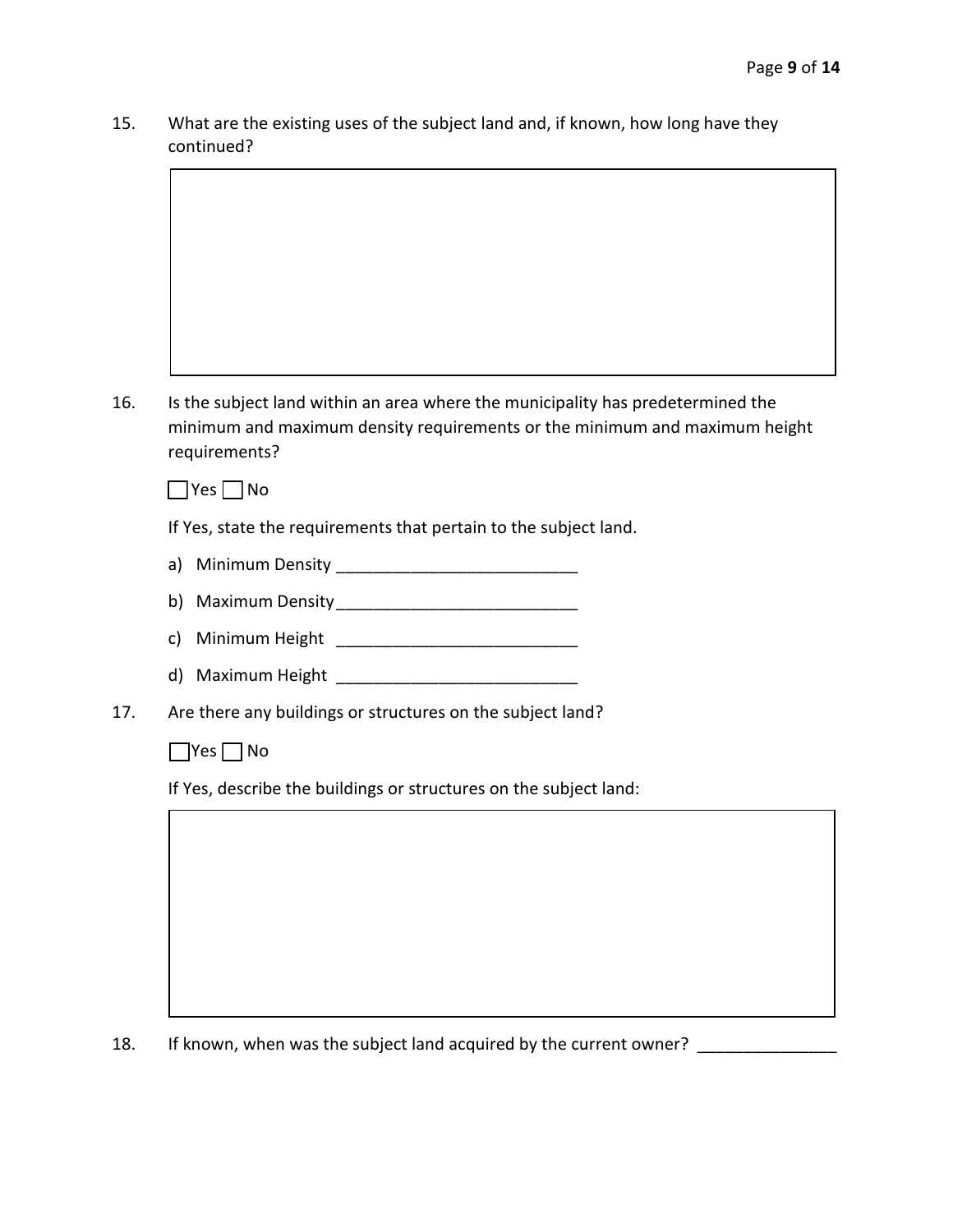19. What are the proposed uses of the subject land?

20. Will any buildings or structures be built on the subject land? If so, please describe:

21. Please provide details for all buildings and structures on the subject land as follows:

| <b>Building Element</b> |                   | Existing          | Existing          | Proposed          | Proposed          |
|-------------------------|-------------------|-------------------|-------------------|-------------------|-------------------|
| or Parameter            |                   | <b>Building 1</b> | <b>Building 2</b> | <b>Building 1</b> | <b>Building 2</b> |
| a)                      | Description       |                   |                   |                   |                   |
|                         | (type of          |                   |                   |                   |                   |
|                         | building)         |                   |                   |                   |                   |
| b)                      | Setback from      |                   |                   |                   |                   |
|                         | front lot line    |                   |                   |                   |                   |
| c)                      | Setback from      |                   |                   |                   |                   |
|                         | rear lot line     |                   |                   |                   |                   |
|                         | d) Setbacks       |                   |                   |                   |                   |
|                         | from side lot     |                   |                   |                   |                   |
|                         | lines             |                   |                   |                   |                   |
| e)                      | Height            |                   |                   |                   |                   |
|                         | (metres or        |                   |                   |                   |                   |
|                         | feet)             |                   |                   |                   |                   |
| f)                      | <b>Dimensions</b> |                   |                   |                   |                   |
|                         | or floor area     |                   |                   |                   |                   |
| g)                      | Date              |                   |                   |                   |                   |
|                         | constructed,      |                   |                   |                   |                   |
|                         | if known          |                   |                   |                   |                   |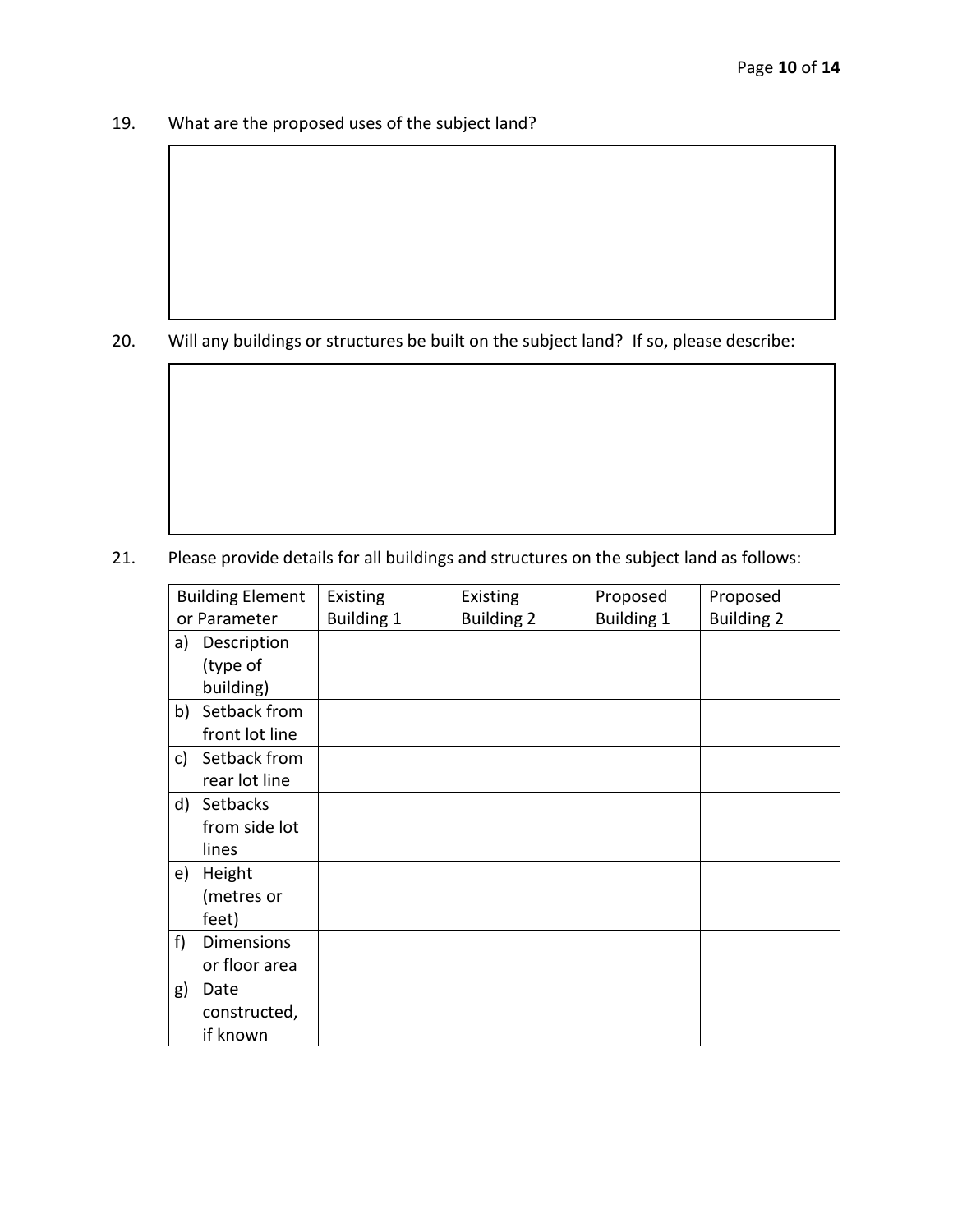22. Indicate the applicable water supply and sewage disposal type by checking the appropriate boxes below:

|    | Supply Type             | Existing | Proposed |
|----|-------------------------|----------|----------|
| a) | Municipal water         |          |          |
|    | Communal water          |          |          |
|    | Private well            |          |          |
|    | <b>Municipal sewers</b> |          |          |
| e  | Communal septic         |          |          |
| f) | Private septic          |          |          |
|    | Other                   |          |          |

23. Would the proposed amendment permit development on a privately owned and operated individual or communal septic system **and** produce more than 4500 litres of effluent per day?



If Yes, you must provide a servicing options report and a hydrogeological report.

- 24. How is storm drainage provided?
	- a)  $\Box$  Sewers
	- b)  $\Box$  Ditches
	- c) Swales
	- d) ☐ Other \_\_\_\_\_\_\_\_\_\_\_\_\_\_\_\_\_\_\_\_\_\_\_\_\_\_\_

### D. Other Related Planning Applications

- 25. Other Applications
	- a) Has the applicant or owner made application for any of the following, either on or within 120 metres of the subject land? Check all that apply.

| i) Official Plan Amendment $\Box$ Yes $\Box$ No  |                      |
|--------------------------------------------------|----------------------|
| ii) Zoning By-law Amendment $\Box$ Yes $\Box$ No |                      |
| iii) Minor Variance                              | $\Box$ Yes $\Box$ No |
| iv) Plan of Subdivision                          | $\Box$ Yes $\Box$ No |
| v) Consent (Severance)                           | $\Box$ Yes $\Box$ No |
| vi) Site Plan Control                            | $\Box$ Yes $\Box$ No |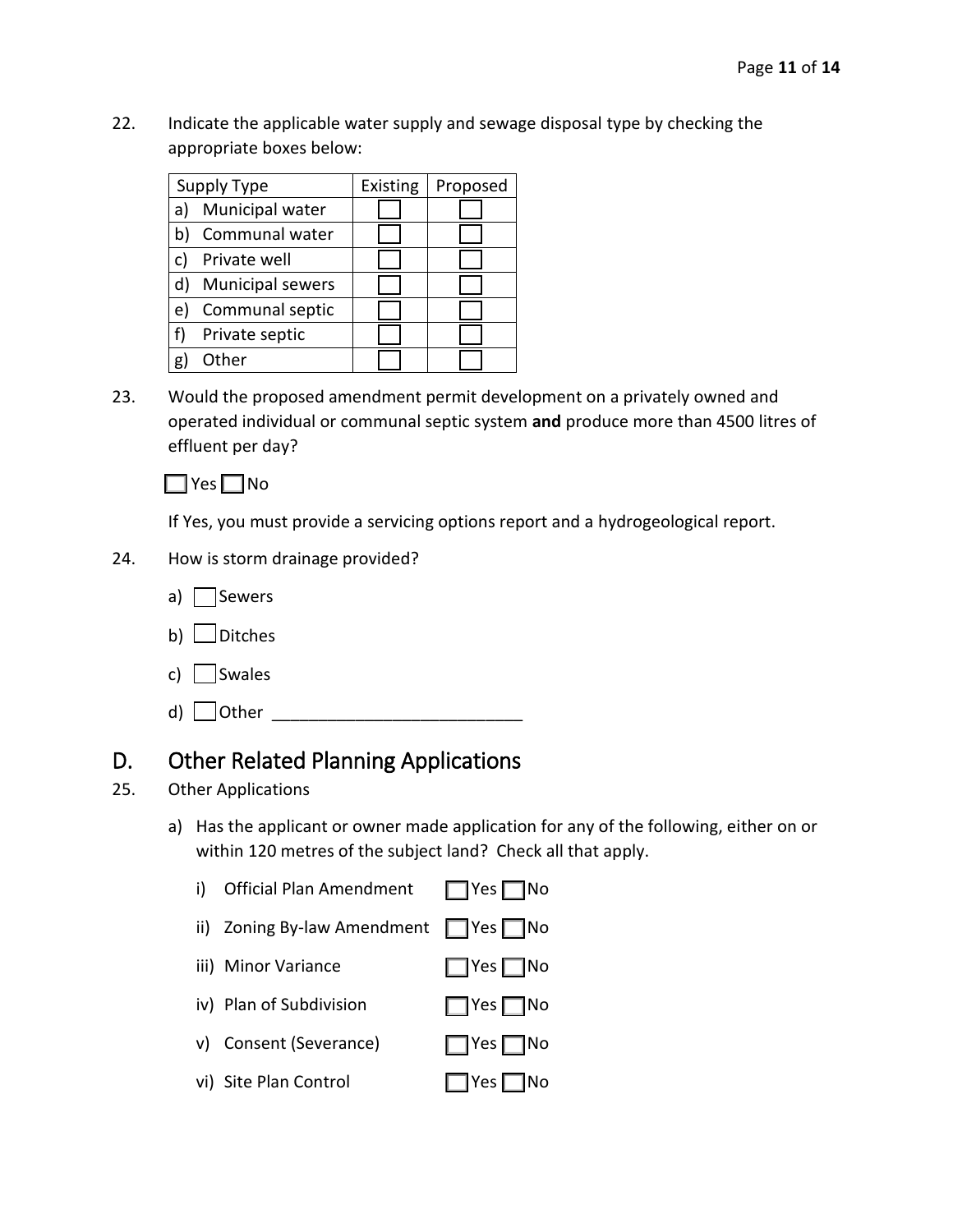If any answer is Yes, please provide the following information, if known:

| vii) Application file number:                                                                                        |
|----------------------------------------------------------------------------------------------------------------------|
| viii) Approval authority:                                                                                            |
|                                                                                                                      |
|                                                                                                                      |
|                                                                                                                      |
| xii) Effect on this application for Official Plan amendment:                                                         |
| b) Has the subject land been the subject of a Minister's Zoning Order?                                               |
| $\Box$ No<br>$\Box$ Yes                                                                                              |
| If Yes, list the O. Reg. number:                                                                                     |
| Is the proposed amendment consistent with the policy statements issued under<br>subsection 3(1) of the Planning Act? |
| $\square$ Yes $\square$ No                                                                                           |
| Explain how the proposed amendment is consistent with policy statements:                                             |
|                                                                                                                      |
|                                                                                                                      |
|                                                                                                                      |
|                                                                                                                      |
|                                                                                                                      |

28. If Yes, please provide an explanation of how the proposed amendment conforms or does not conflict with the provincial plan or plans.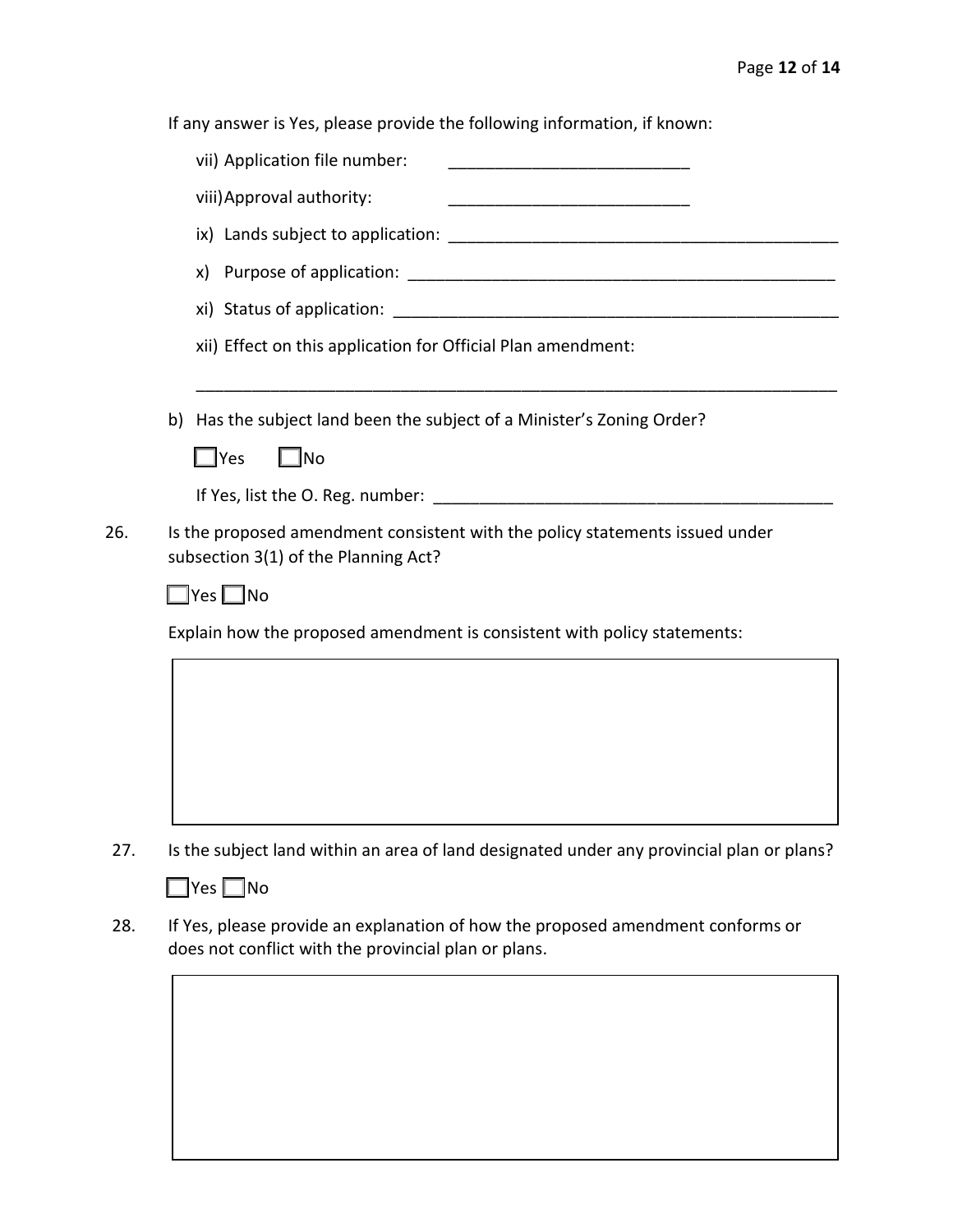### E. Application Sketch

29. On a separate page or pages, please provide an accurate, to-scale drawing of the proposal, preferable prepared by a qualified professional. In some cases, it may be more appropriate to prepare additional drawings at varying scales to better illustrate the proposal.

The drawing should show:

- a) Applicant's name
- b) Location, width, and name of any roads within or abutting the subject land, indicating whether it is an unopened road allowance, a public travelled road, a private road or a right-of-way
- c) Date of drawing
- d) The scale to which the drawing is drafted  $(1 \text{ cm} = 50 \text{ m})$
- e) North arrow
- f) Property boundaries and the true dimensions of the subject land for which the amendment is being sought
- g) The location, dimensions and use of all existing and proposed buildings and structures, and use of open areas on the subject land. Distances must be indicated from the front lot line, rear lot line and the side lot lines to the buildings (proposed and/or existing)
- h) The locations and dimensions of off-street parking spaces and off-street loading facilities.
- i) Planting strips and landscaped areas
- j) Rights-of-way, easements, or restrictive covenants
- k) The approximate location of all natural and artificial features on the subject land and on land that is adjacent to the subject land which in the opinion of the applicant may affect the application. Examples include buildings, railways, roads, watercourses, drainage ditches, river or stream banks, wetlands, wooded areas, etc.
- l) Neighbouring adjacent land uses
- m) Buildings to be demolished or relocated
- n) If access to the subject land is by water only, the location of the parking and docking facilities to be used

### F. Other Supporting Information

30. Please list the titles of any supporting documents included with this application. (E.g. Environmental Impact Study, Hydrogeological Report, Traffic Study, Market Area Study, Aggregate License Report, Stormwater Management Report, etc.)